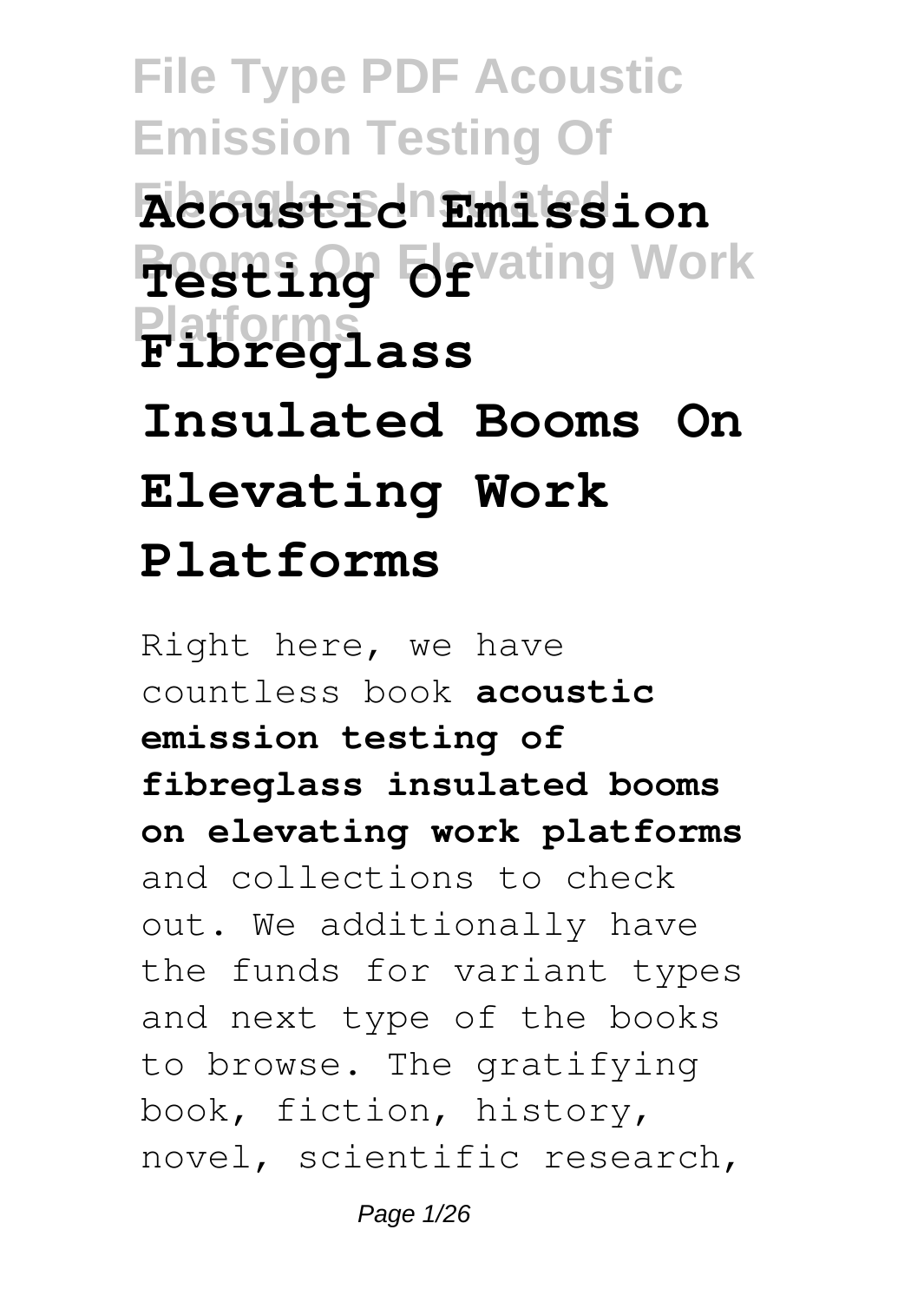as skillfully as various new sorts of books are readily **Platforms** understandable here.

As this acoustic emission testing of fibreglass insulated booms on elevating work platforms, it ends up bodily one of the favored book acoustic emission testing of fibreglass insulated booms on elevating work platforms collections that we have. This is why you remain in the best website to see the amazing books to have.

Acoustic Emission Testing - 1 Acoustic Emission Testing – A cost-saving method to inspect pressure vessels Page 2/26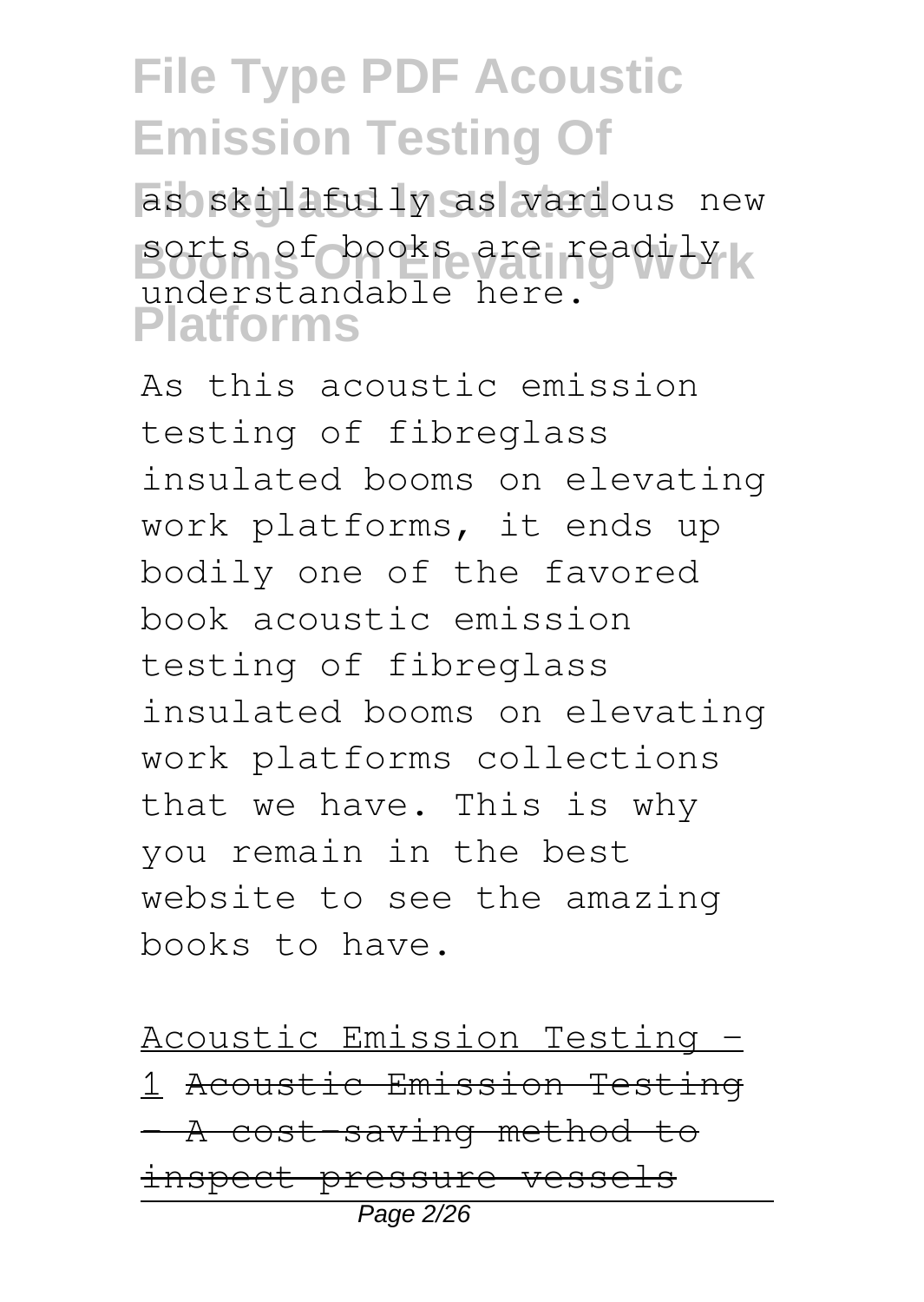**Fibreglass Insulated** Acoustic emission TEST **Booms On Elevating Work** *Acoustic Emission Testing* **Platforms** Acoustic Emission Testing *(AET) by Dr.T.Ramakrishnan* (AET) Acoustic Emission - Anomaly Detection at 100kHz Acoustic Emission Testing process Acoustic Emission Transducers in Rock Specimen Acoustic Emission Explained *Acoustic Emission Inspection* Acoustic Emission Testing • Non Destructive Testing • NDT • Briefly In Hindi **Ted Venema Talks Oto-Acoustic Emissions** *Resin Infusion How To by Rock West Composites Carbon fibre v glass fibre - Worth the mega bucks? Windows Passive House Series* Testing The Strength Of Different Fiberglass Resins! Page 3/26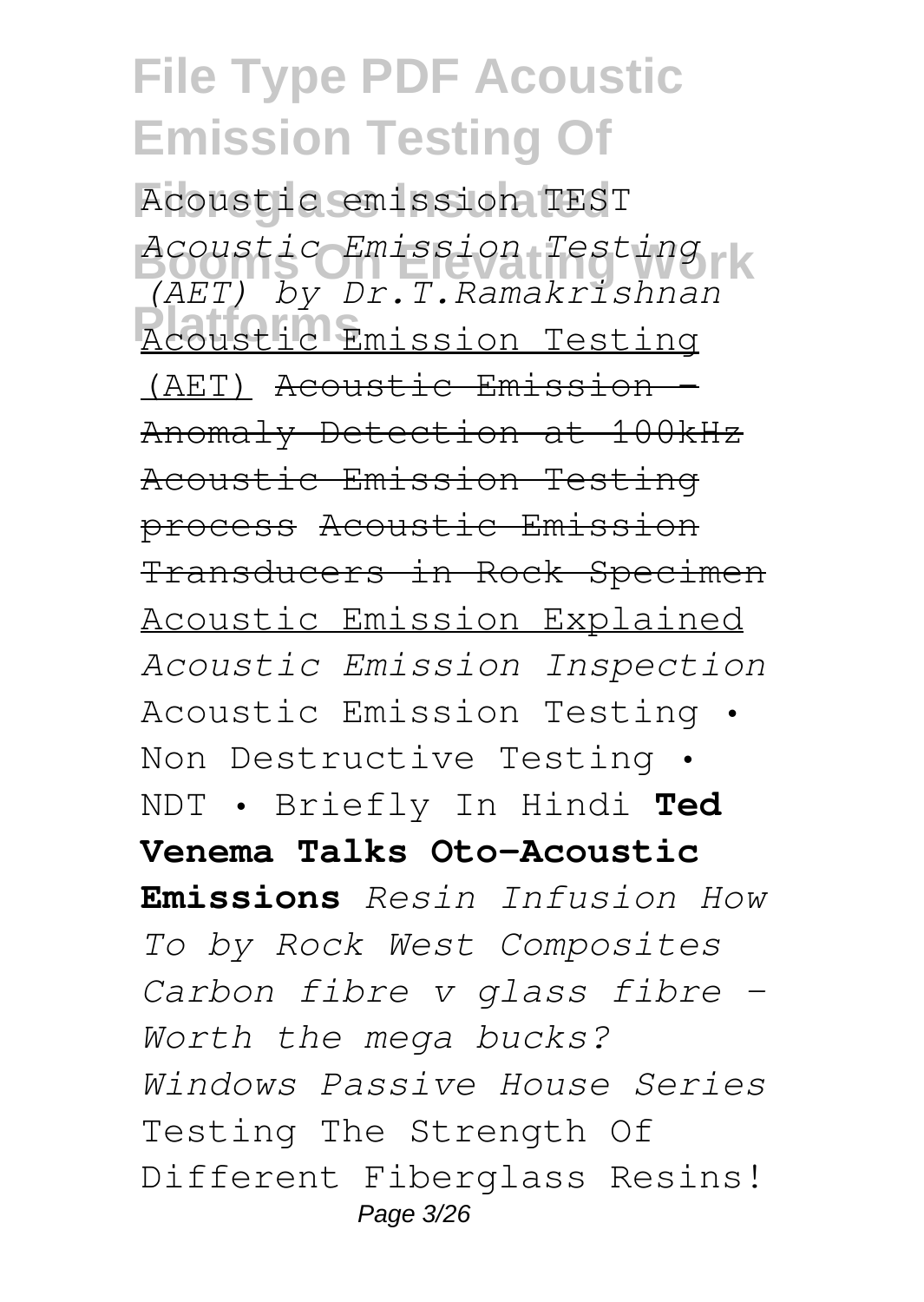**Glass Fibre Basics - Part 1 Boomtic Emission Testing rk Platerials** CFS Fibreglass NASA 360 - Composite Basic Materials Fiberglass strength test Plasma Loudspeaker Acoustic emission testing of pressure vessels and flat bottom tanks Acoustic Emission Testing - 3 Acoustic Emission Testing - 2 Acoustic Emission Testing - 4 Acoustic Emission Testing - 5 Acoustic Emission - Pressure (Actual Test) **Mod-01 Lec-38 Acoustic Emission and Eddy Current Testing Advanced Nondestructive Testing Techniques, NDT Standards, Safety in NDT Acoustic** Page 4/26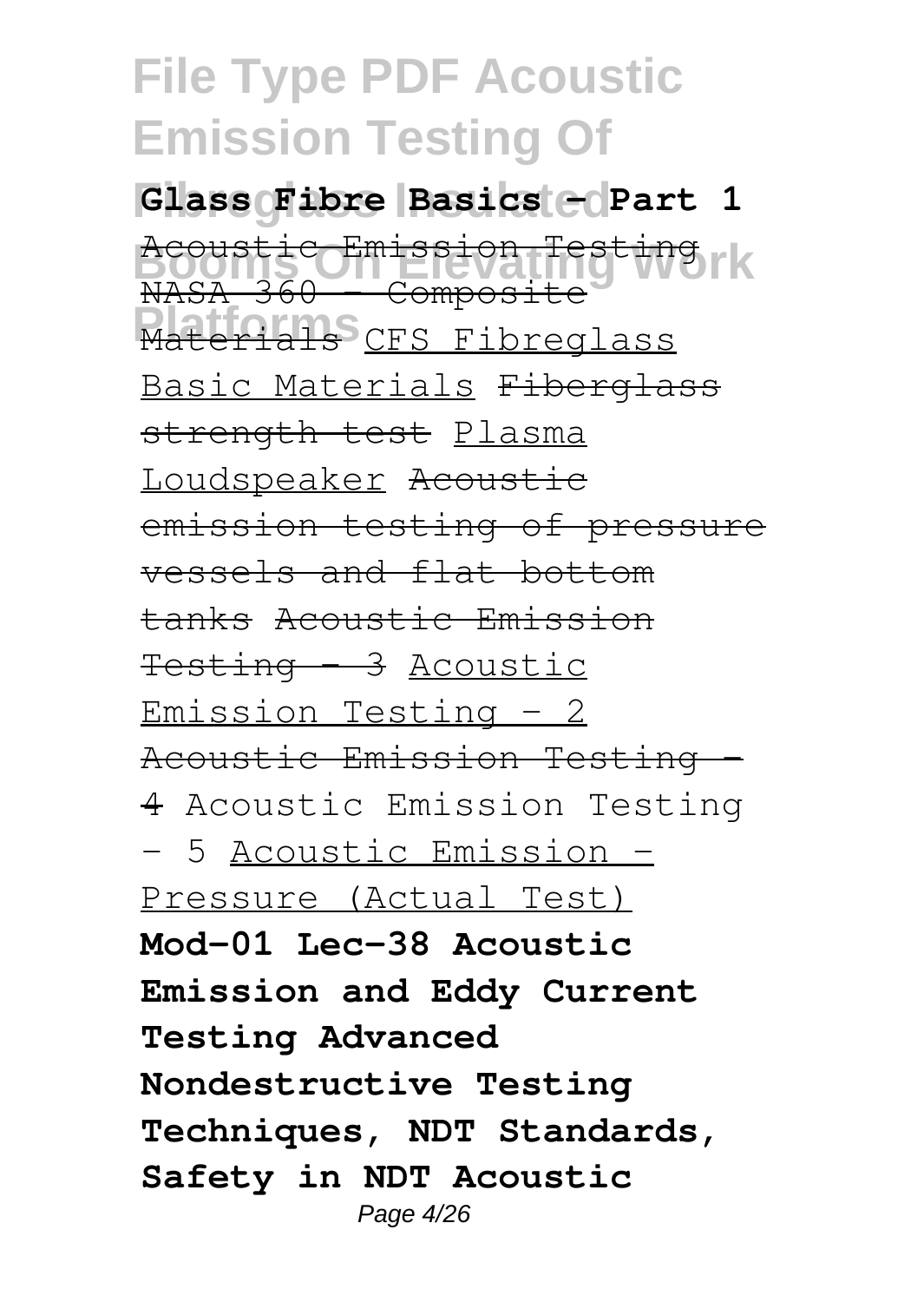**Fibreglass Insulated Emission Testing Of Booms On Elevating Work Fibreglass Platforms** and the supplier of TECHKNOWSERV CORP. (TKS) is fiberglass tank acoustic emission testing on new and in-service fiberglass reinforced plastic tanks. Acoustic emission testing

(AET) is used to inspect newly fabricated tanks during hydrostatic testing and in-service testing typically in 5-year intervals. The object of acoustic emission testing of FRP tank are to find manufacturing and in-service defects that include delaminations, fiber breaks, matrix cracking, and fiber pullout.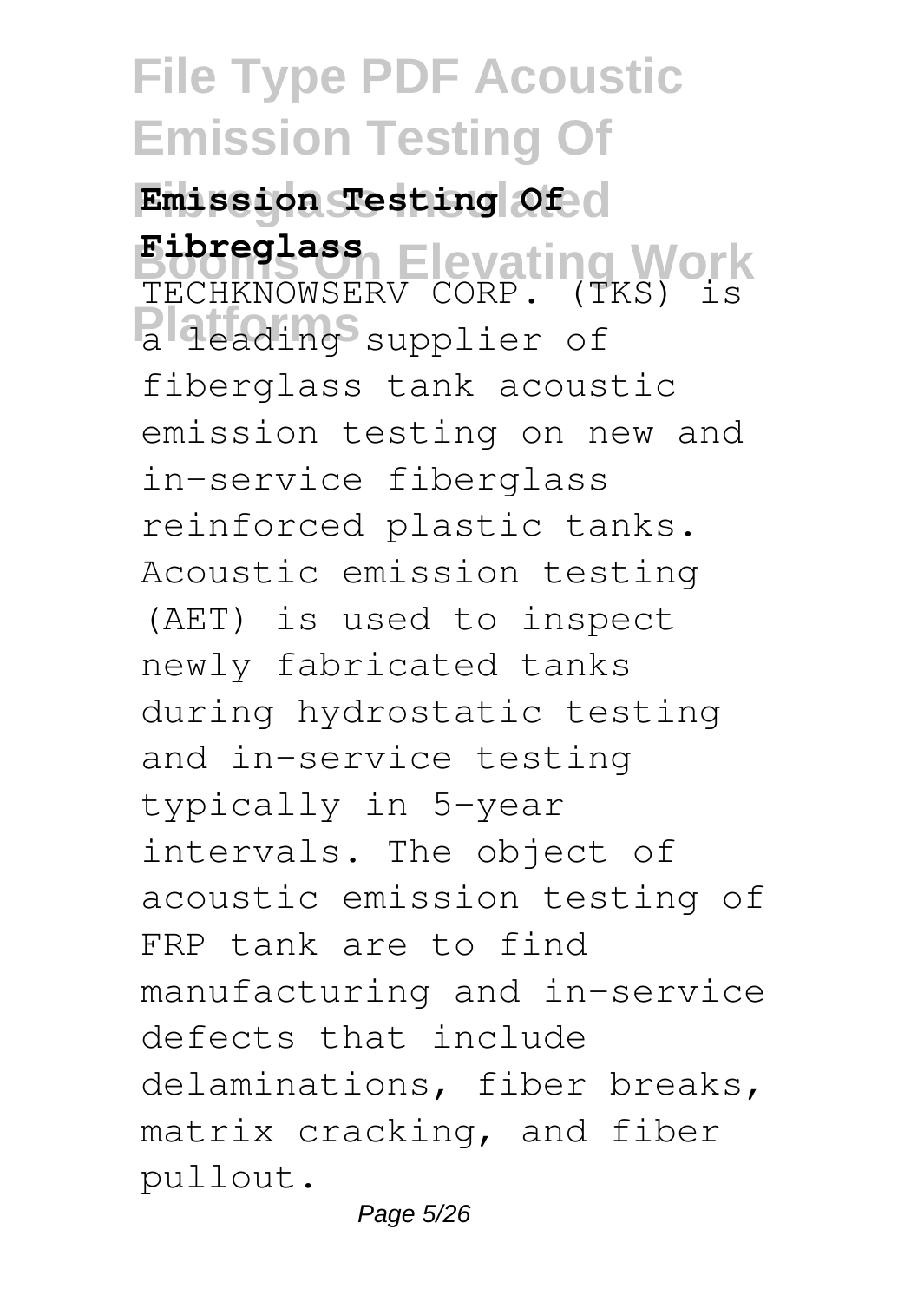### **File Type PDF Acoustic Emission Testing Of Fibreglass Insulated Booms On Elevating Work Acoustic Emission Testing of Platforms Plastic ... Fiberglass Reinforced**

FRP( Fiberglass Tanks & Vessels): Acoustic Emission is very effective for evaluating the structural integrity of FRP vessels tank s and piping. SPI & CARP developed the codes and procedure for AE testing of these vessels and are written into ASTM and ASME code. Testing Involves attaching sensor to monitor for stress areas while filling or ...

### **ACOUSTIC EMISSION TESTING - What we AE TEST**

Fiberglass Tank Acoustic Page 6/26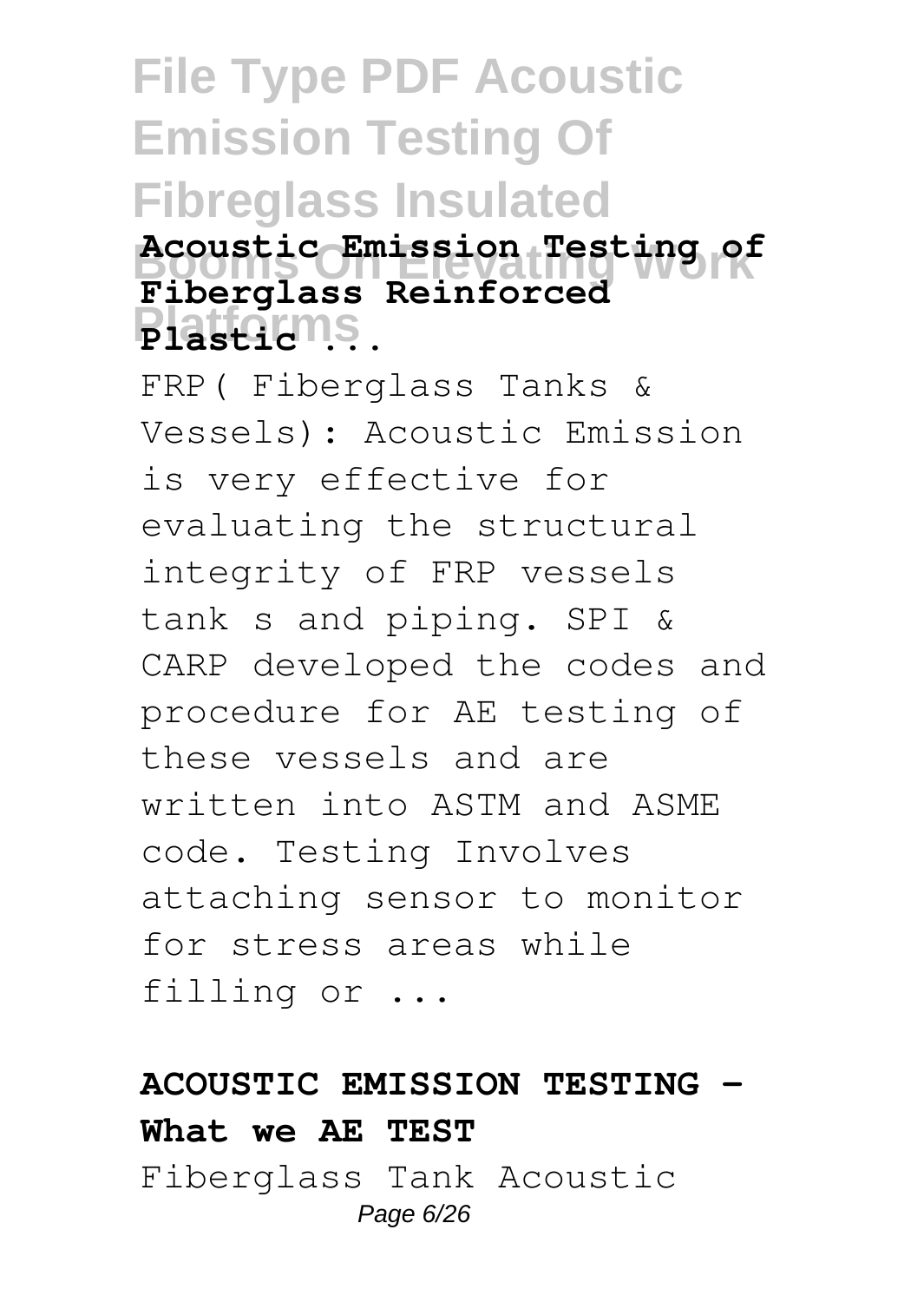**Fibreglass Insulated** Emission Testing. Acoustic emission testing afng Work plastic<sup>(</sup>(FRP) tanks is fiberglass reinforced performed post-fabrication and in-service. The tests are performed to ASTM E1067-07: Standard Practice for Acoustic Emission of Fiberglass Reinforced Plastic Resin (FRP) Tanks/Vessels.

**Fiberglass Tank Inspection - Non Destructive Testing** Bing: Acoustic Emission Testing Of Fibreglass Acoustic Emission Testing (AET) is a nondestructive testing method to detect flaws and assess structural integrity of materials. Test Page 7/26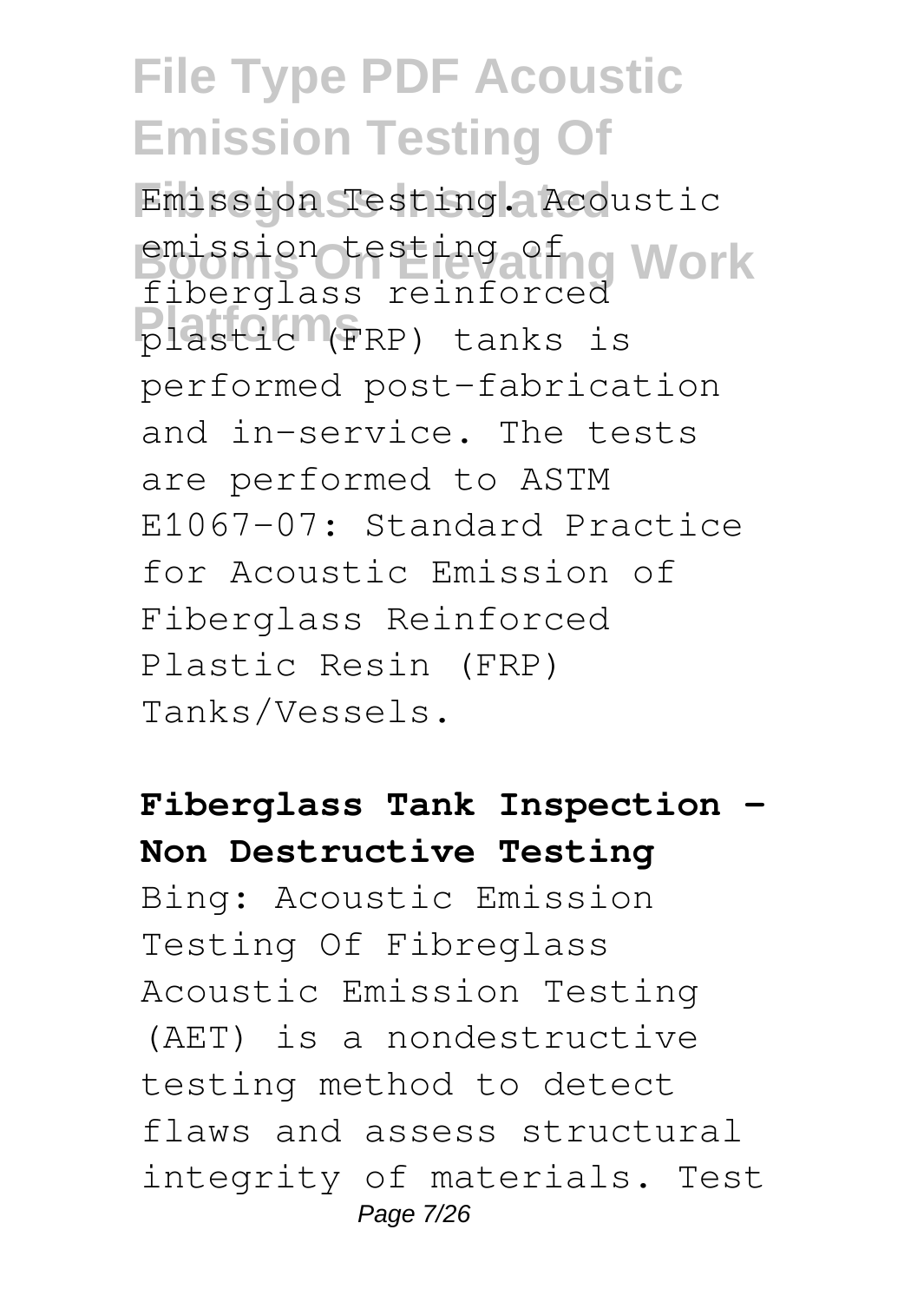procedures include a dynamic environment and in the case **Platforms** is put under a predetermined of aerial lifts, the device load to inspect the fiberglass boom and metal

...

### **Acoustic Emission Testing Of Fibreglass Insulated Booms On ...**

This Standard describes a procedure for acoustic emission (AE) testing of elevating work platforms (EWPs) incorporating fibreglass-insulated reinforced plastic (FRP) booms. The acoustic emission test method is used to establish the structural integrity of the boom by Page 8/26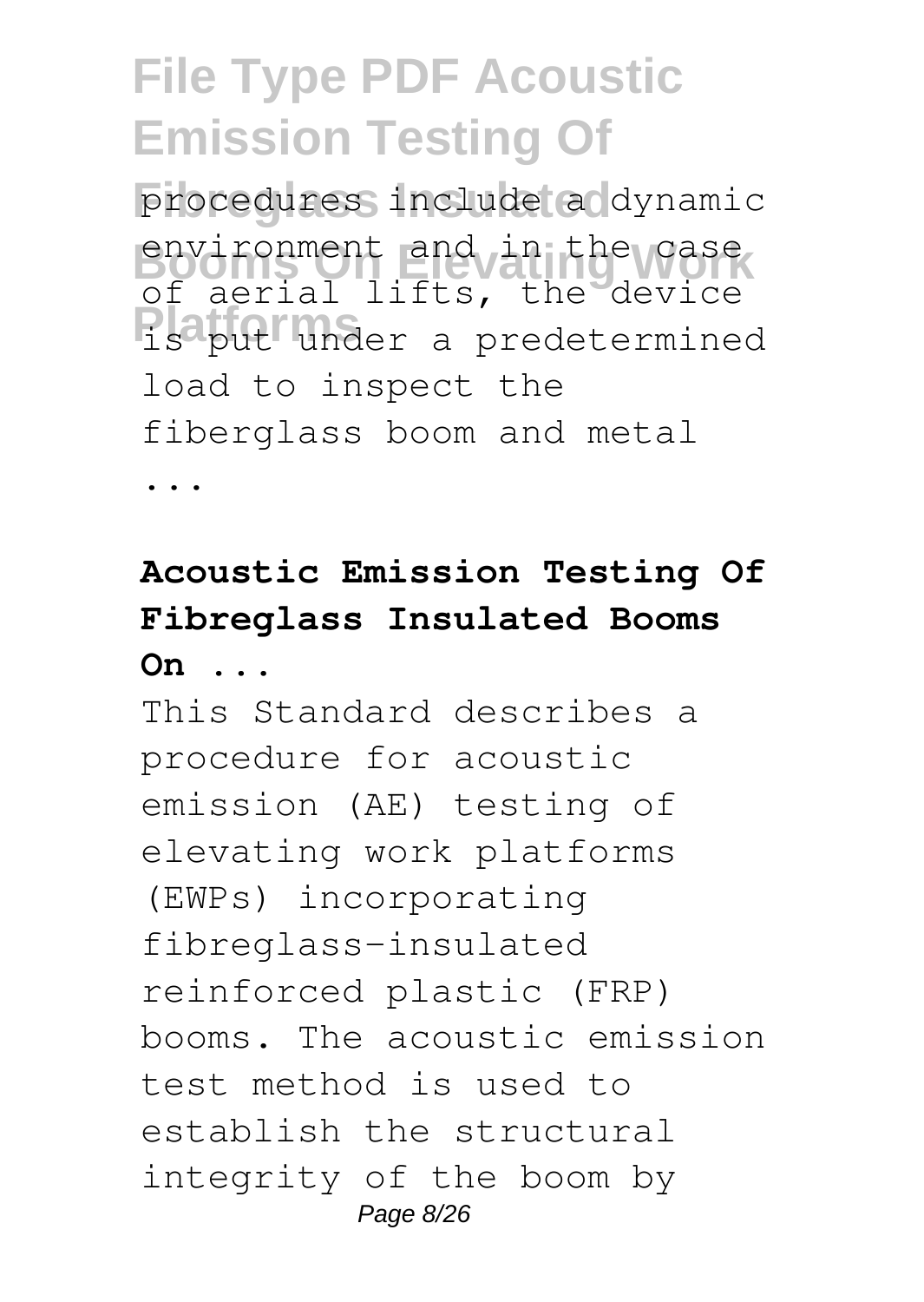detecting and locating any **Booms On Elevating Work** acoustic emission source **Platforms** areas.

### **AS 4748-2001 (R2017) | Acoustic emission testing of**

**...**

Acoustic emission examination is used to detect and locate damage accumulation and development in FRP structures under stress. When suitable methods of data analysis and criteria are developed, it is also possible to identify failure mechanisms, assess flaws and in certain cases predict failure. 2.

### **Standard Procedure for Acoustic Emission**

Page  $9/26$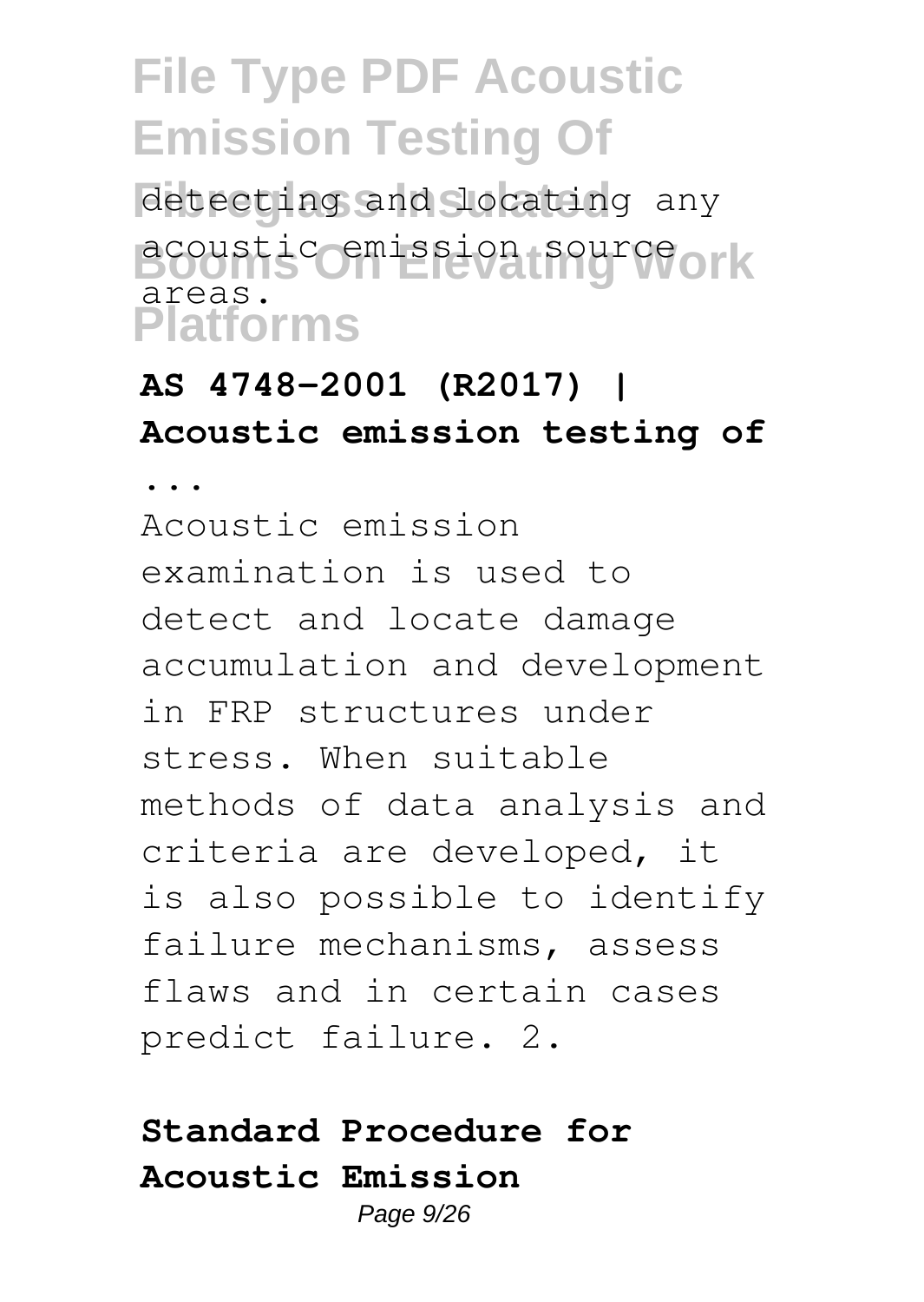Examination of **ulated Booms On Elevating Work** Acoustic Emission (AE) and sensitive method for testing is a cost-effective assessing the condition of pressurised systems and load bearing structures. This method of non-destructive testing can often be performed on plant and structures while still in operation, as this provides adequate loading for propagation of defects and the associated creation of acoustic emissions.

**ATTAR - Condition Monitoring - Acoustic Emission testing** The term acoustic emission testing (AET) refers to the process of detecting and Page 10/26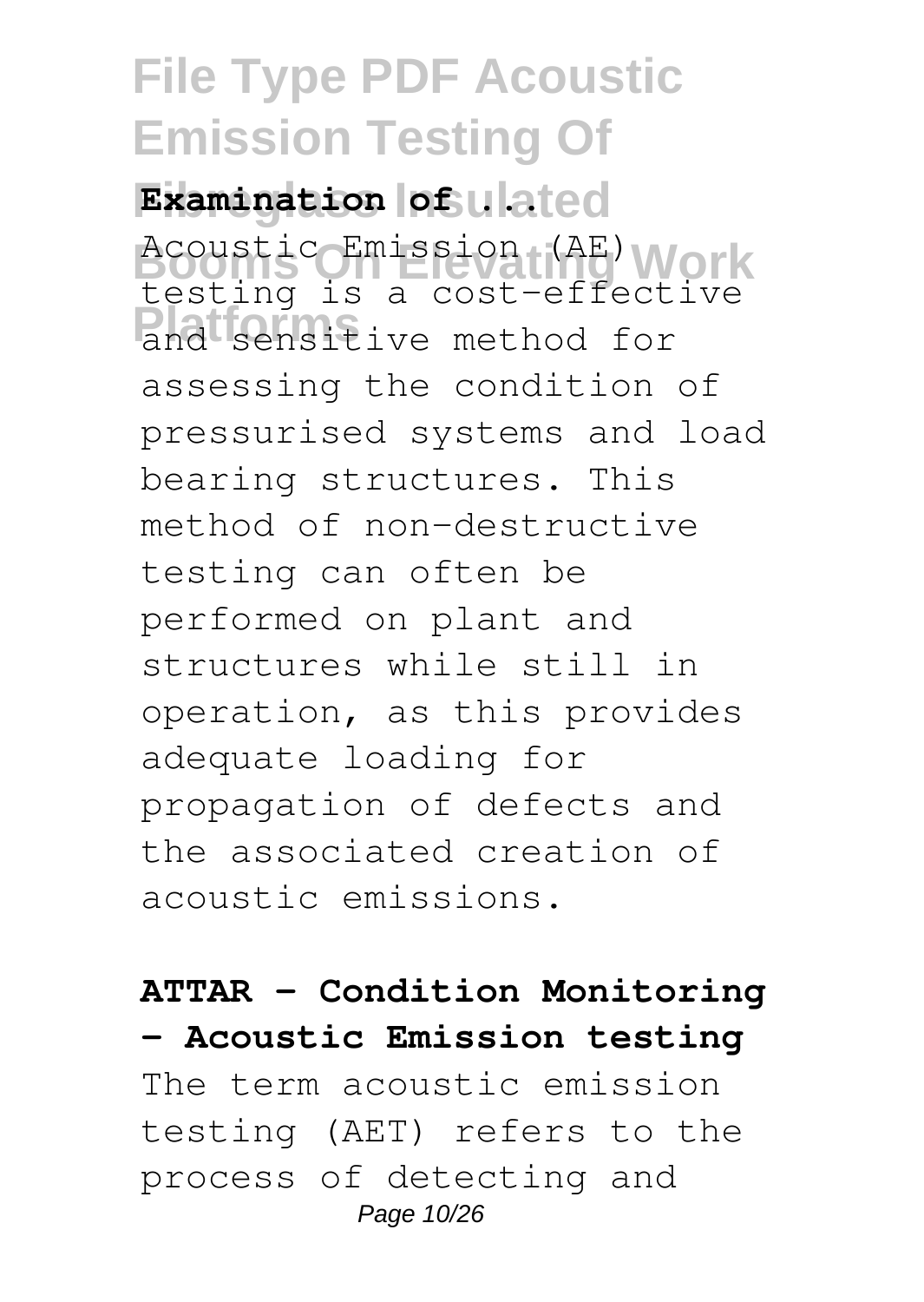recording AE using ed specialized equipment. AET **Platforms** that has various is a type of nondestructive uses, including ensuring the structural integrity of vessels, monitoring weld quality and more.

**How does Acoustic Emission Testing work? | Guide to AET** Acoustic Emission Testing. Introduction to Acoustic Emission Testing. Acoustic Emission (AE) refers to the generation of transient elastic waves produced by a sudden redistribution of stress in a material. When a structure is subjected to an external stimulus (change in pressure, load, or Page 11/26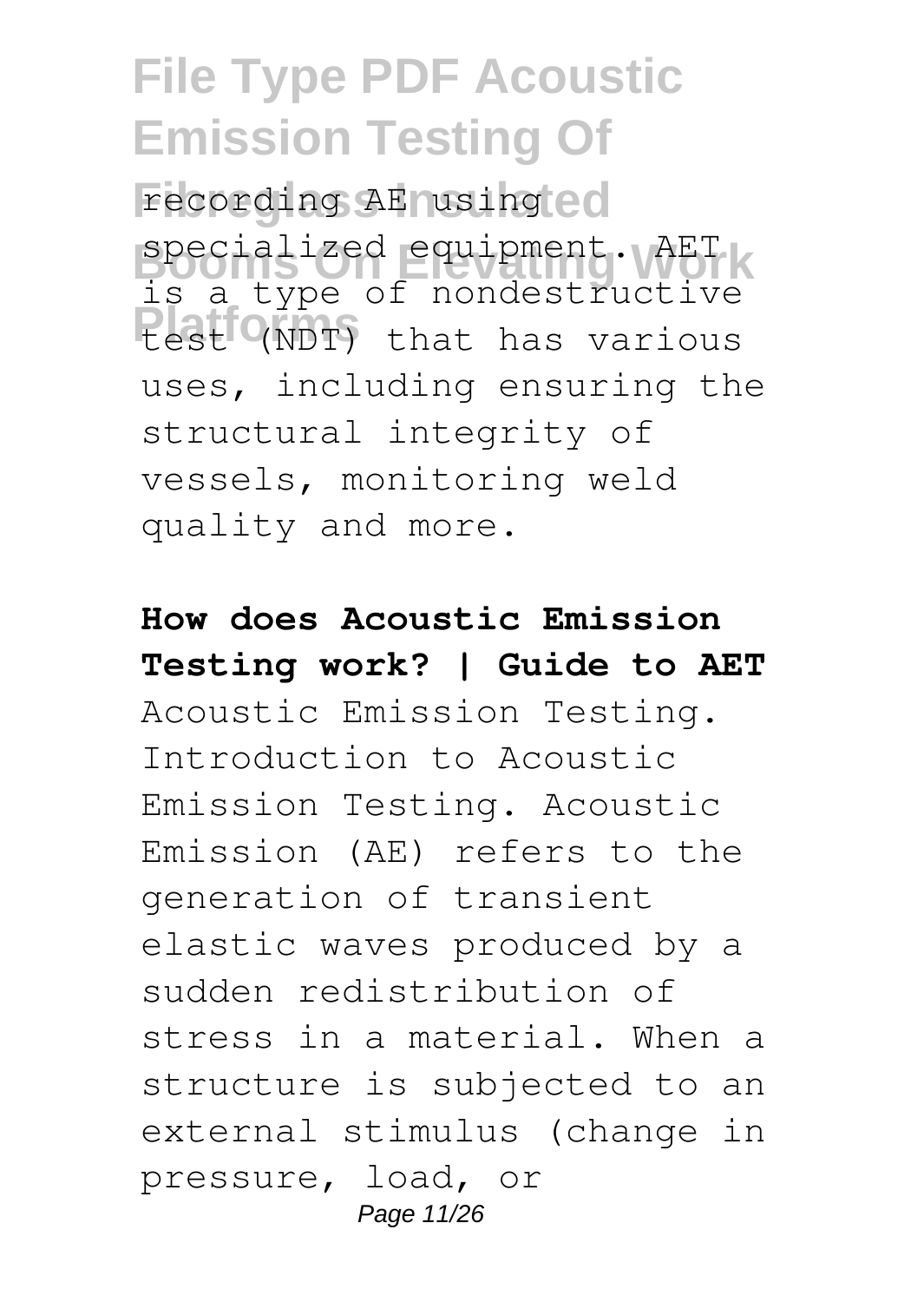temperature), localized sources trigger the release **Platforms Platforms** of energy, in the form of propagate to the surface and are recorded by sensors.

### **Acoustic Emission Testing nde-ed.org**

In composites, acoustic emissions are generated by cracking of the matrix, debonding of the matrix from the fibers, laminate separation, and breakage of the fibers. Acoustic emission generated...

### **(PDF) Acoustic Emission Testing of Fiber Reinforced Plastics**

with other utilities that Page 12/26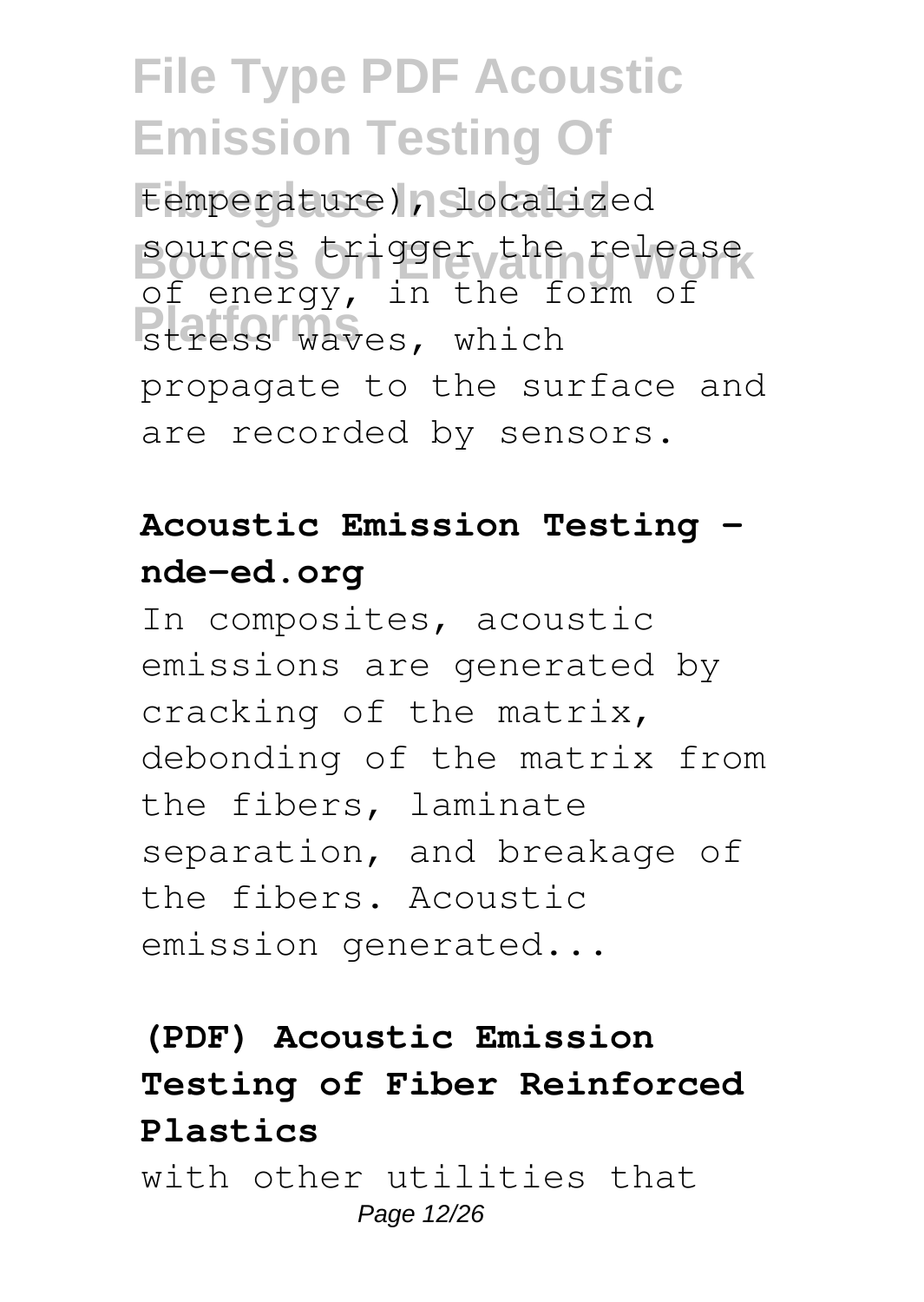periodic testing of c fiberglass booms using Work **Platforms** was the current state of the acoustic emission techniques art. Figure 5 shows an aerial truck undergoing AE examination as part of a routine program of scheduled maintenance. Aside from visual examination and acoustic emission, no other testing technique was presently employed to

#### **Emission Monitoring of Fiberglass Boom**

Acoustic emission testing is a structural health monitoring technique with a wide range of applications. Several structural components in various Page 13/26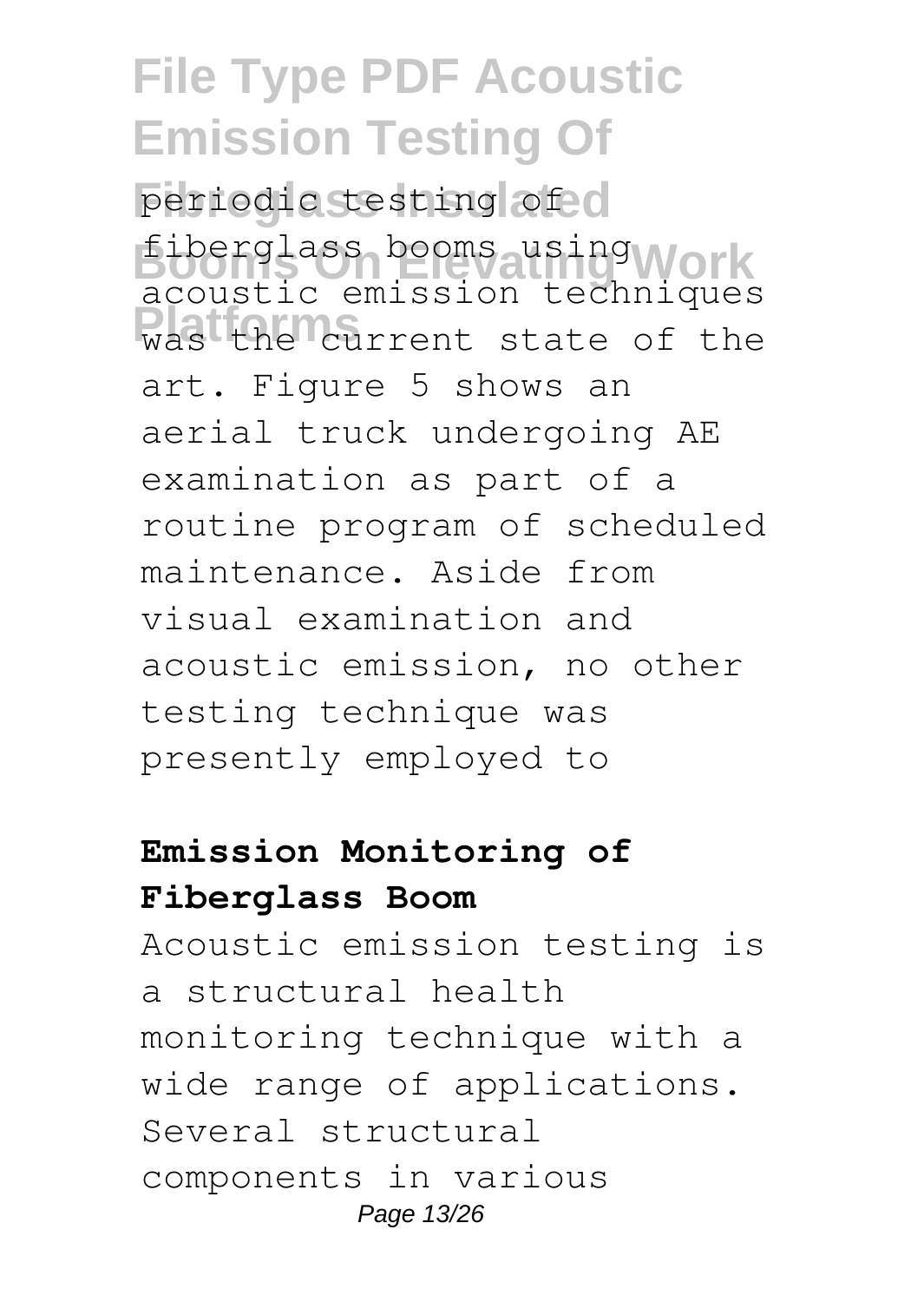renewable energy systems, for example wind turbine ork **Platforms** reinforced plastics, towers, blades made of fibre foundation, tidal turbine blades, wave energy harvesting systems, pressure vessels in concentrated solar power plants and many others, can be monitored using acoustic emission.

### **Acoustic Emission Testing an overview | ScienceDirect Topics**

AE Testing of Pressure Vessels (1)Nondestructive Testing Handbook, volume 6 "Acoustic Emission Testing", Third Edition, ASNT. Pressure Policy for a New Vessel(1) Example of Page 14/26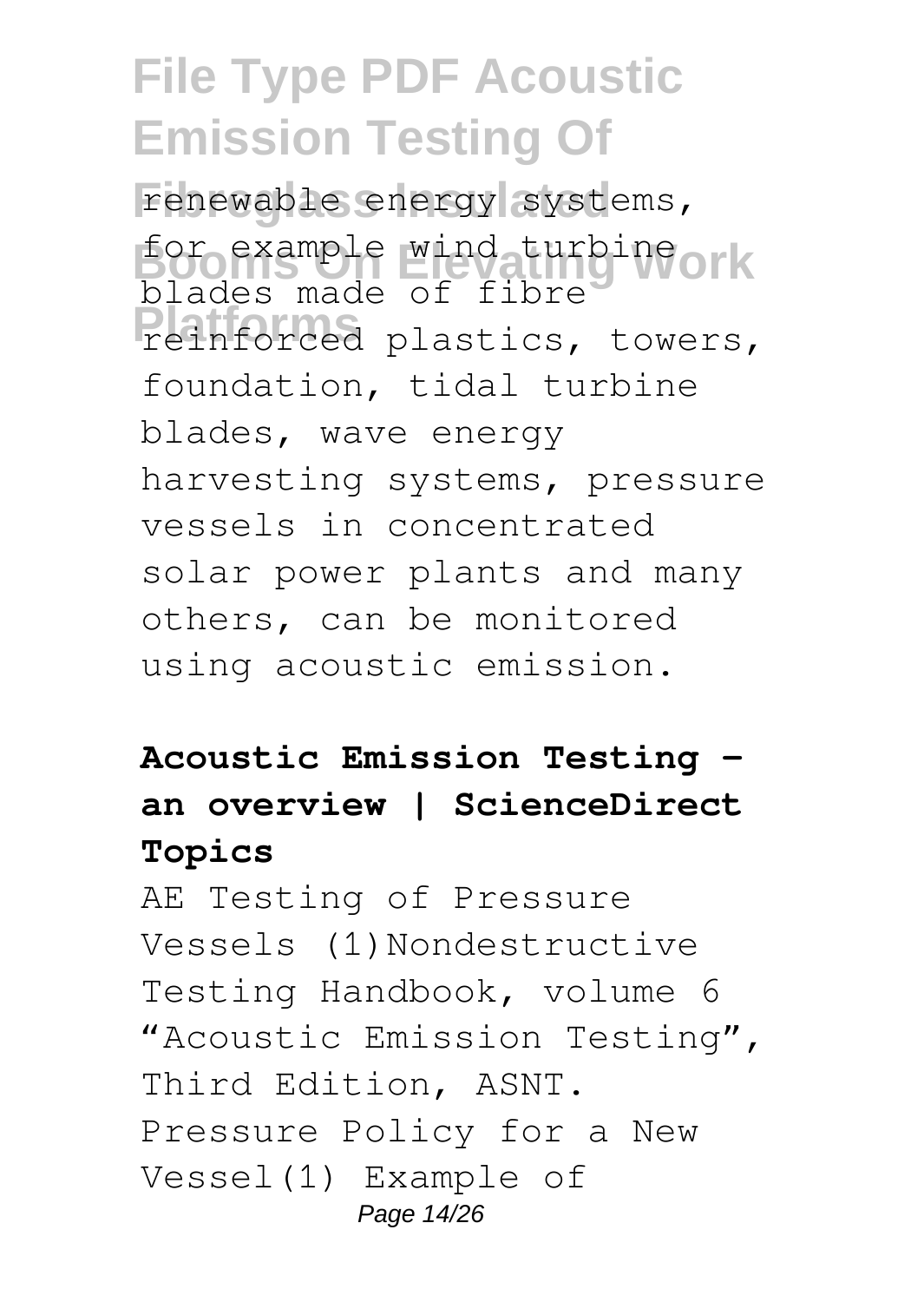Transducers Distribution on **Booms On Elevating Work** Vessel's Surface(1) Typical **Reduction** Testing(1) Results Representation of 6/3/2014 Hareesha N G, Dept of Aero Engg, DSCE 34 35.

#### **Acoustic Emission testing - SlideShare**

Acoustic Emission Testing is a qualitative NDT method. It differs from most other nondestructive testing (NDT) methods in two key respects. First, the signal has its origin in the material itself, not in an external source. Second, acoustic emission detects movement, while most other methods detect existing geometrical discontinuities. Page 15/26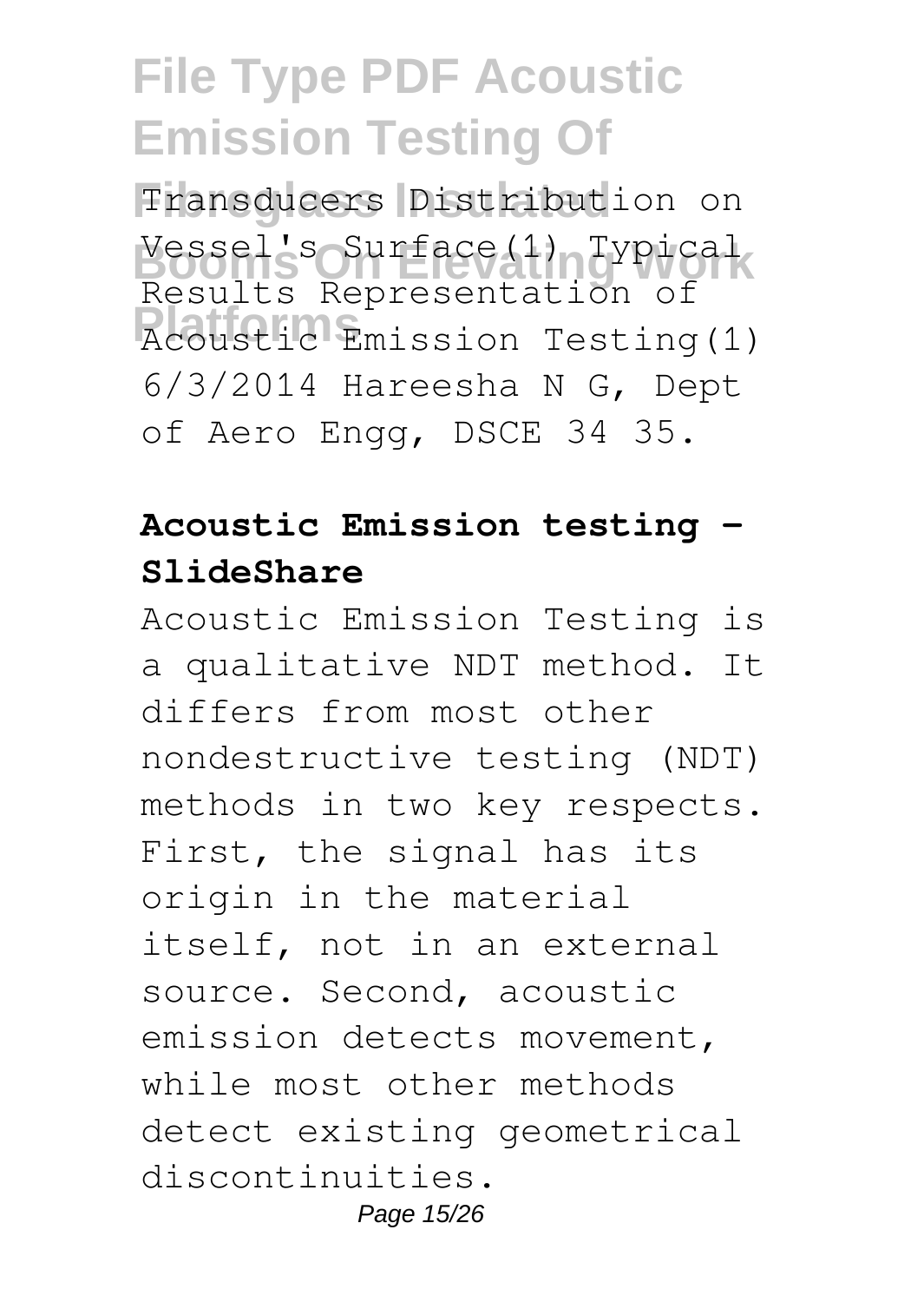### **File Type PDF Acoustic Emission Testing Of Fibreglass Insulated Booms On Elevating Work Introduction to Acoustic RDT**tforms **emission testing | World Of**

Acoustic Emission Testing generally requires loading of a vessel or piping by filling or a pressure increase for detection of cracks and other defects. For most in-service equipment, the requirement is to increase the pressure or level by 5% to 10% over the operating level while monitoring and recording AE activity.

### **Acoustic Emission | Irisndt United Kingdom Site**

Ativitavas, N, Fowler, T, Pothisiri, T. Acoustic Page 16/26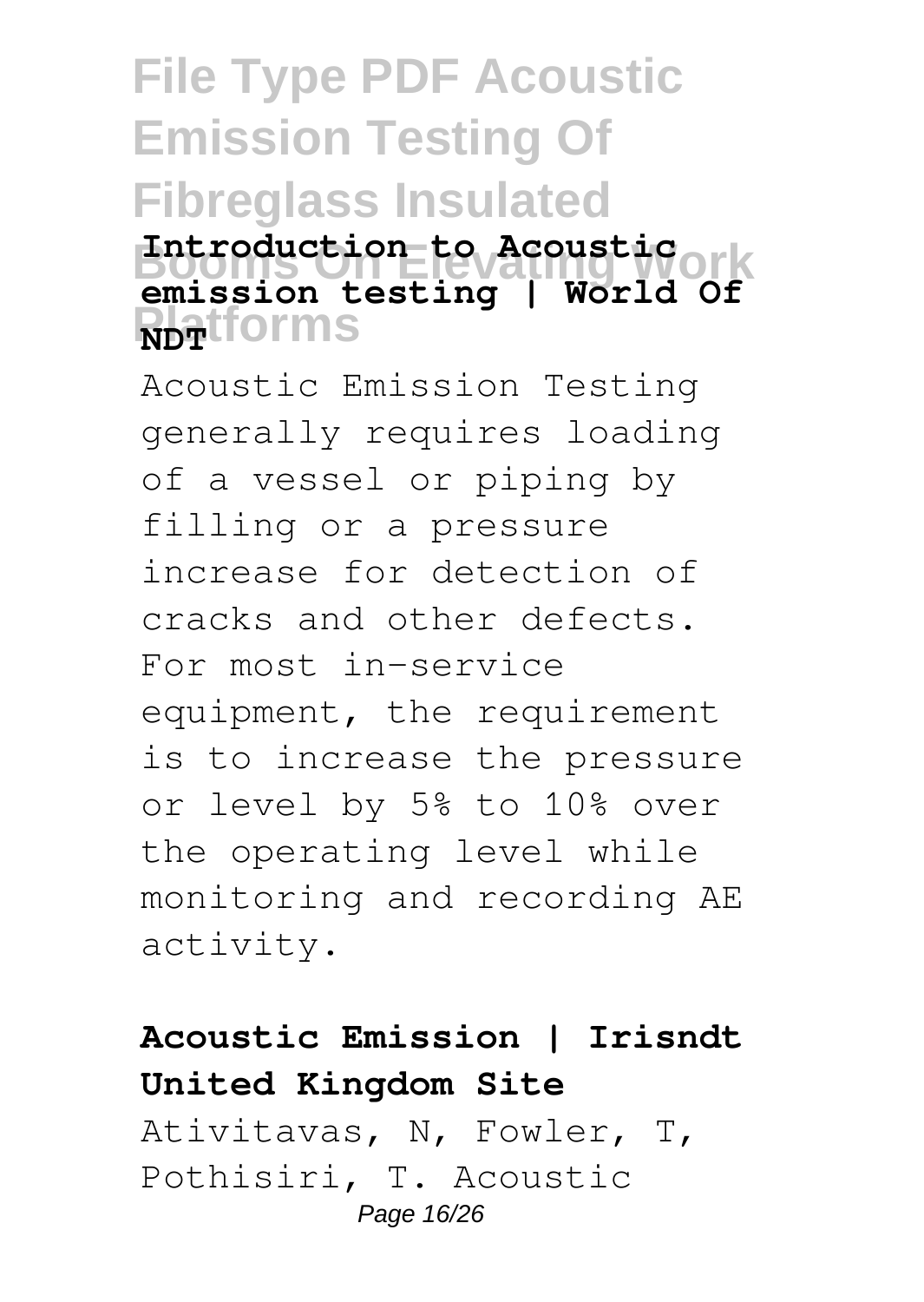emission characteristics of pultruded fiber reinforced k **Platforms** tensile stress. In: plastics under uniaxial Proceedings of European WG on AE, Berlin, 15–17 September 2004, pp. 447 – 454. Berlin: The European Working Group on Acoustic Emission. Google Scholar

### **Acoustic emission-based study to characterize the**

**...**

This study aims to adopt the acoustic emission (AE) technique to evaluate the reinforcing effect of basalt and steel fibers on the fracture resistance of asphalt concrete (AC) under indirect tension (IDT) Page 17/26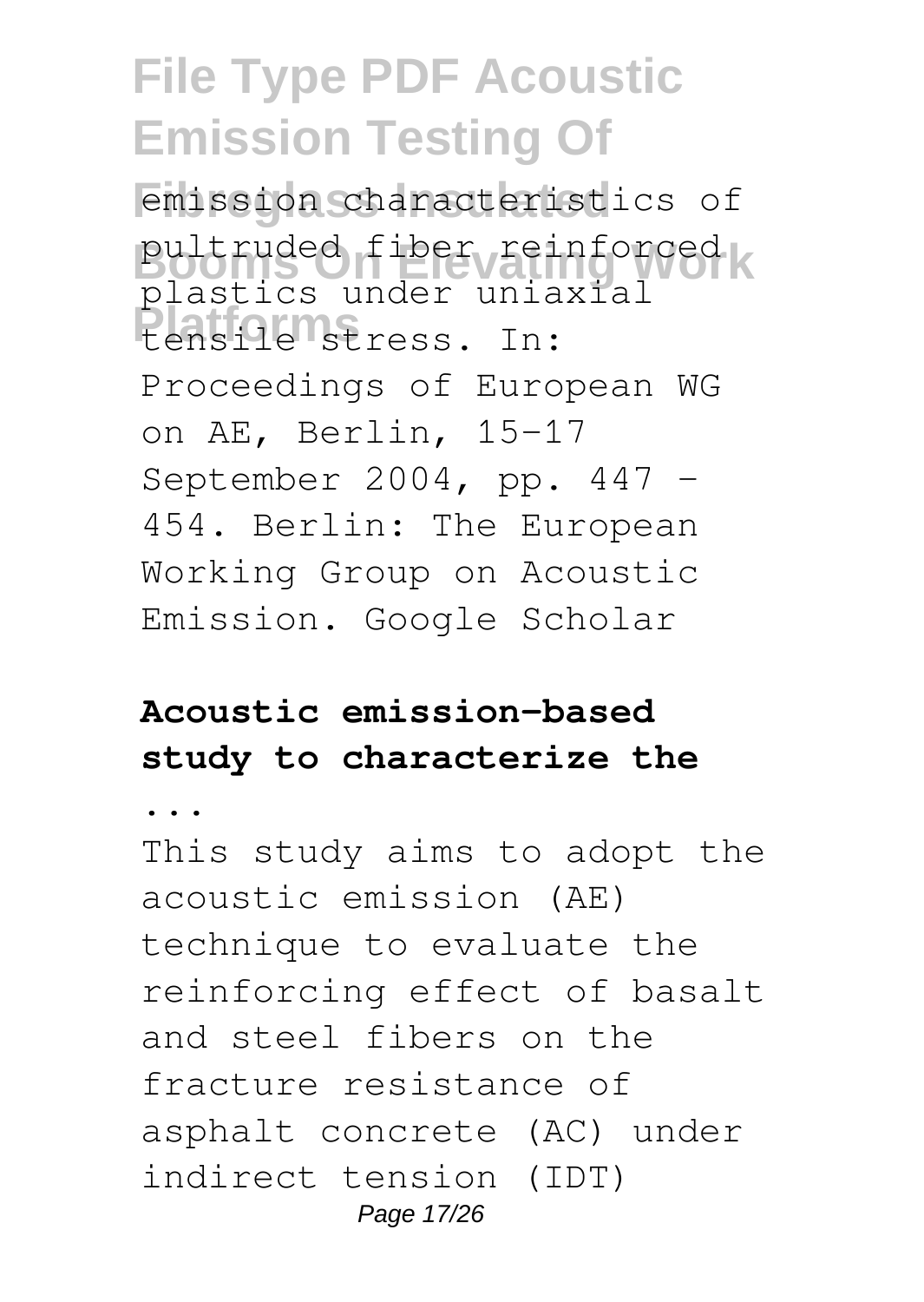testing at low temperature. Control asphalt concrete ork **Platforms** in the serve was (CAC) with no fibers was The AE counts and durations were recorded and analyzed to characterize the fracture processes of basalt fiber reinforced asphalt concretes (BFRAC) and steel fiber reinforced asphalt ...

### **Acoustic Emission-Based Reinforcement Evaluation of Basalt ...**

The acoustic emission amplitude ranges for the matrix cracking, delamination, interface failure and fiber breakage are about 50–60 dB, 60–80 dB, 50–70 dB and 80–90 dB Page 18/26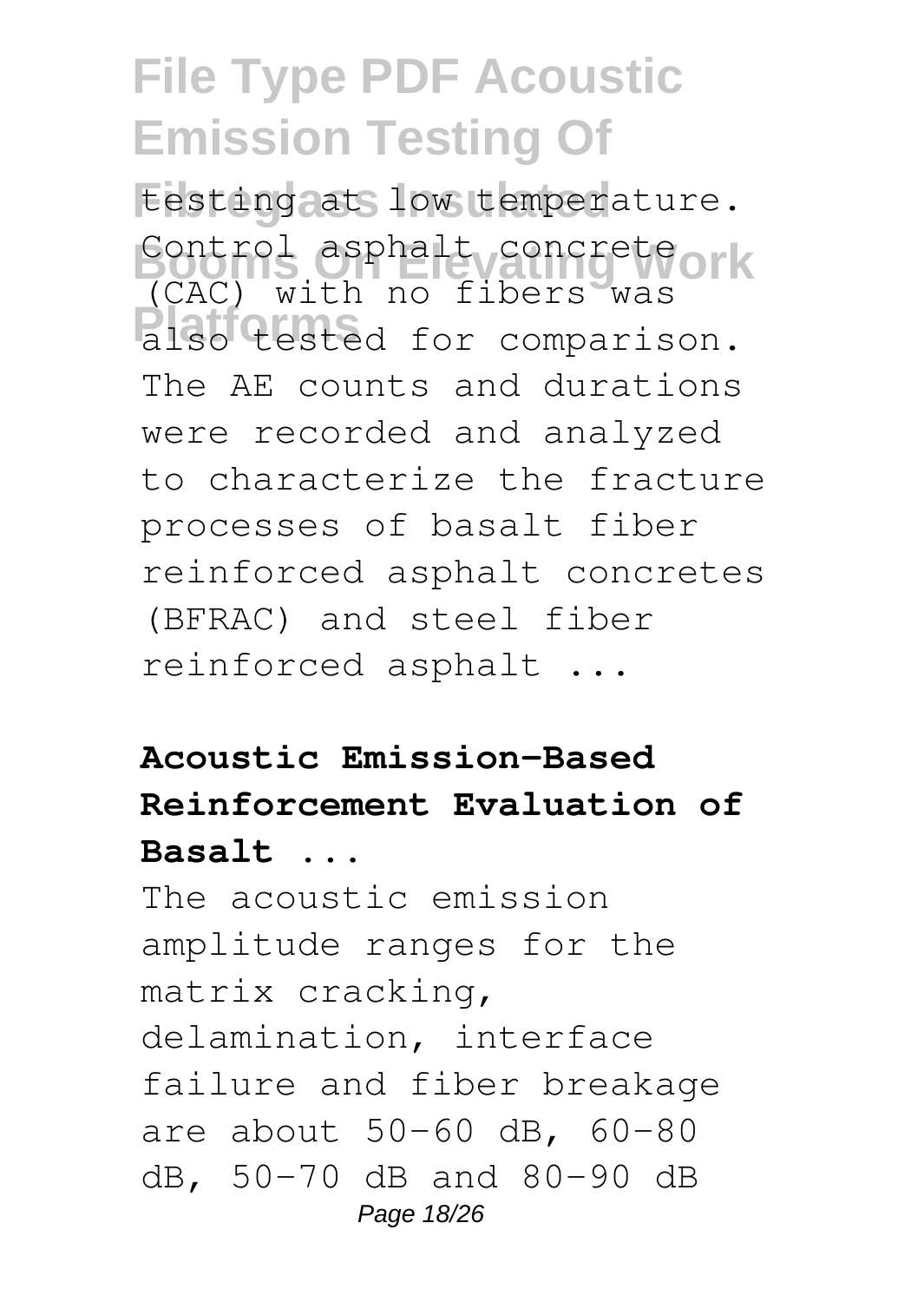respectively, which are basically consistent with rk **Platforms** 30–45 dB and 80–97 dB on the the below 60 dB, 60–85 dB, self-reinforced polyethylene composites by Zhuang and Yan and 40–55 dB, 65–85 dB, 60–65 dB and 85–95 dB on the glass/polypropelene composite by Barre and Benzeggagh . The main difference may lie in ...

### **A study on the failure mechanisms of carbon fiber/epoxy ...**

To remove the moratorium and continue using FRP vessels, a non-destructive testing (NDT) method was required to evaluate the structure of the FRP and ensure that the Page 19/26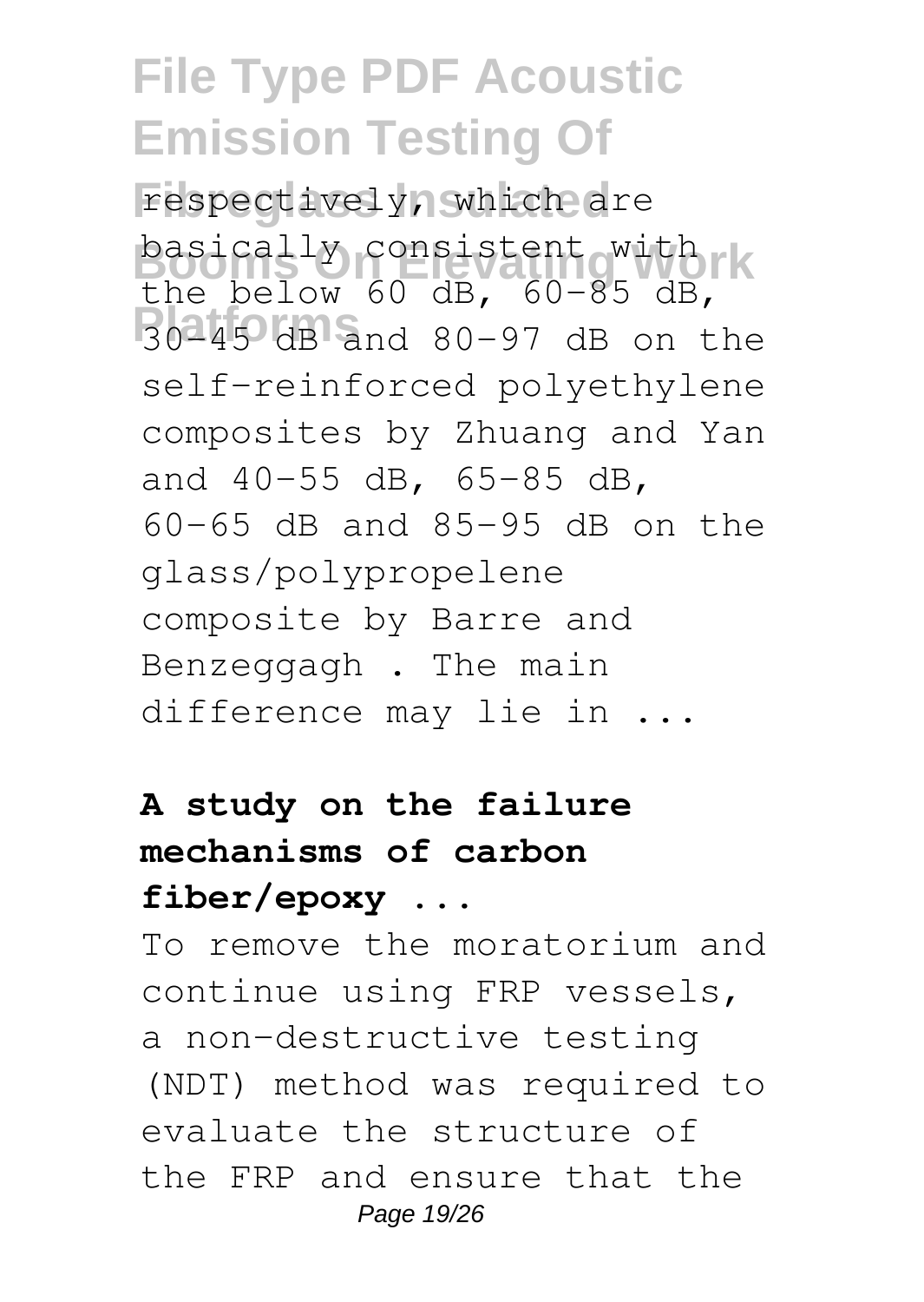final commissioning steps of hydrotesting and proof Work damage. In the 1970s, testing did not cause any investigation started of Acoustic Emission (AE) as a test method.

Alabama Power Company started AE Testing in 1983, after suffering a catastrophic failure of a fiberglass boom. As with most new technology we felt some skepticism but were soon sold on this new method of listening inside the fiberglass components This Page 20/26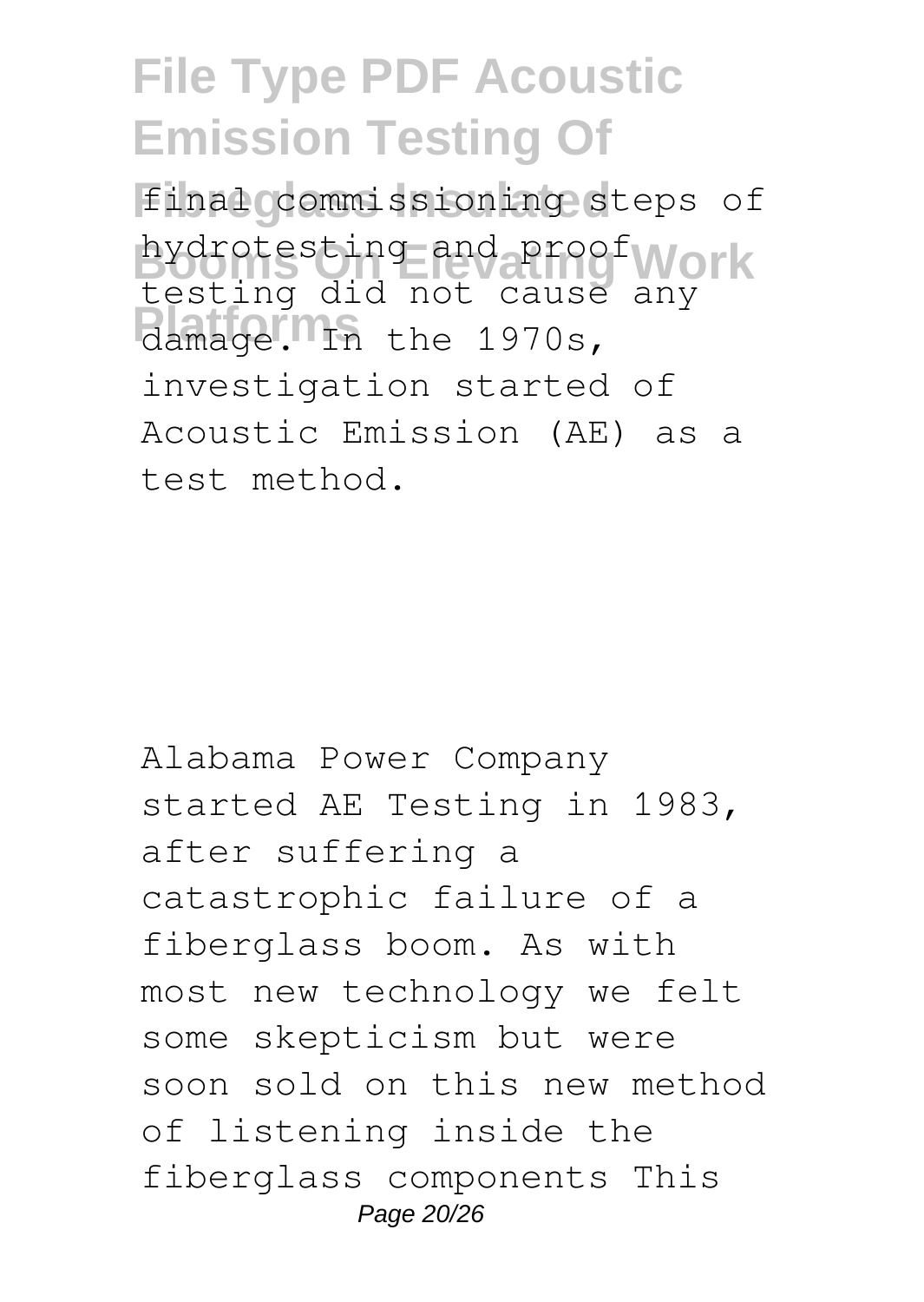paper will give the details **Booms On Elevating Work** of our testing program as it **Platforms** changes that have taken started and discuss the place over the past seven years. It will include statistics concerning the number of failures and the percentage of the fleet that failed (9% 1983, less than 1% 1990). The paper will discuss the improvement in the mechanics condition of our fleet as a direct result of the AE Testing Program as we see it. Included in the paper will be at least two case histories of booms that failed the AE Test and the final solution. It will also cover what we feel is the actual value of our AE Page 21/26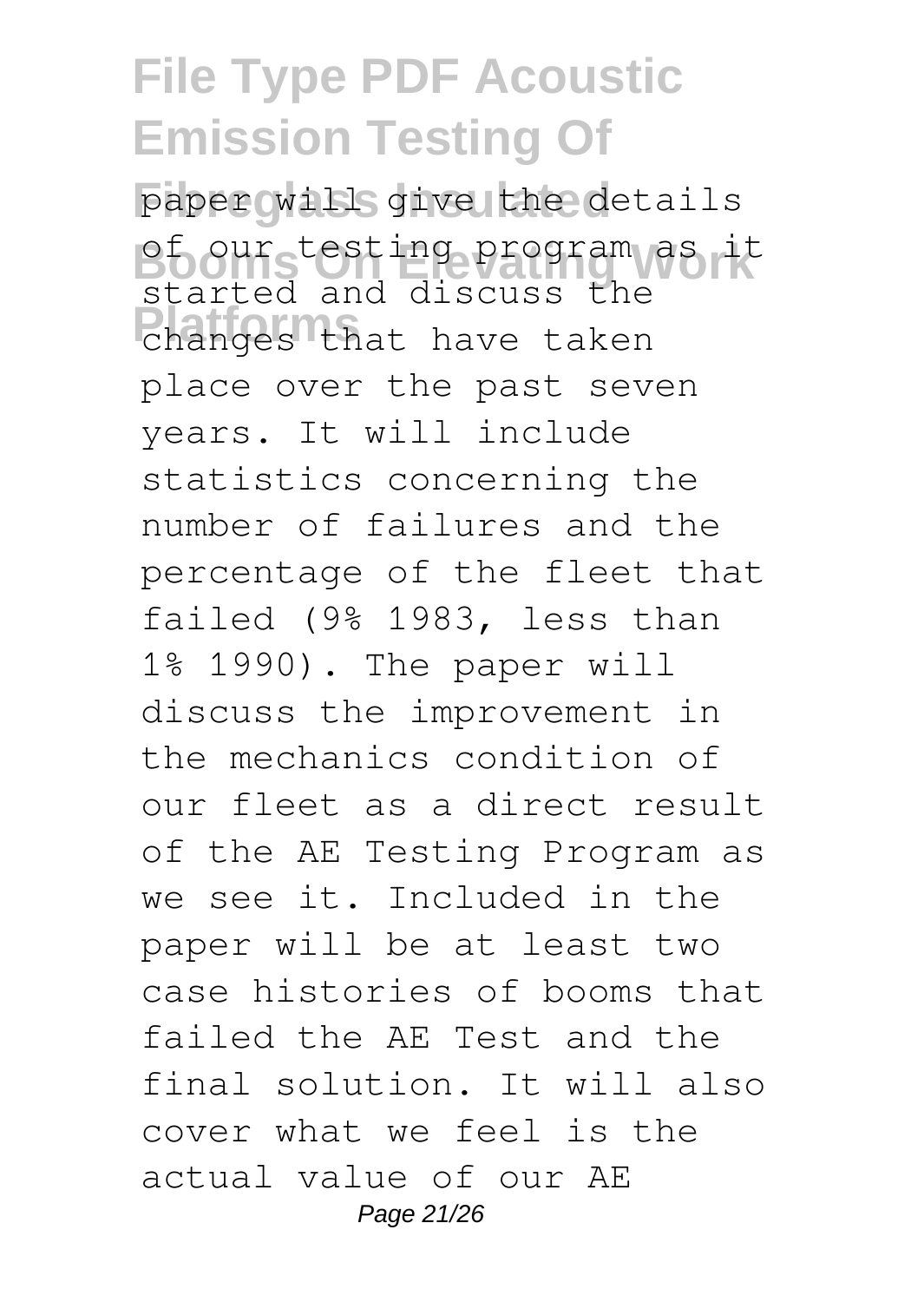Testing Program as it has not only given us a safet k **Platforms** our maintenance costs by fleet but has also reduced detecting problems while they are in the early stages, allowing us to make minor repairs rather than finding the defects after they have developed into a major repair. Today we require that all new equipment pass an acoustic emission test prior to acceptance by us. By the use of acoustic emission testing we have been able to improve our preventive maintenance program with the focus on areas of concern. We know and understand more about the unique characteristics Page 22/26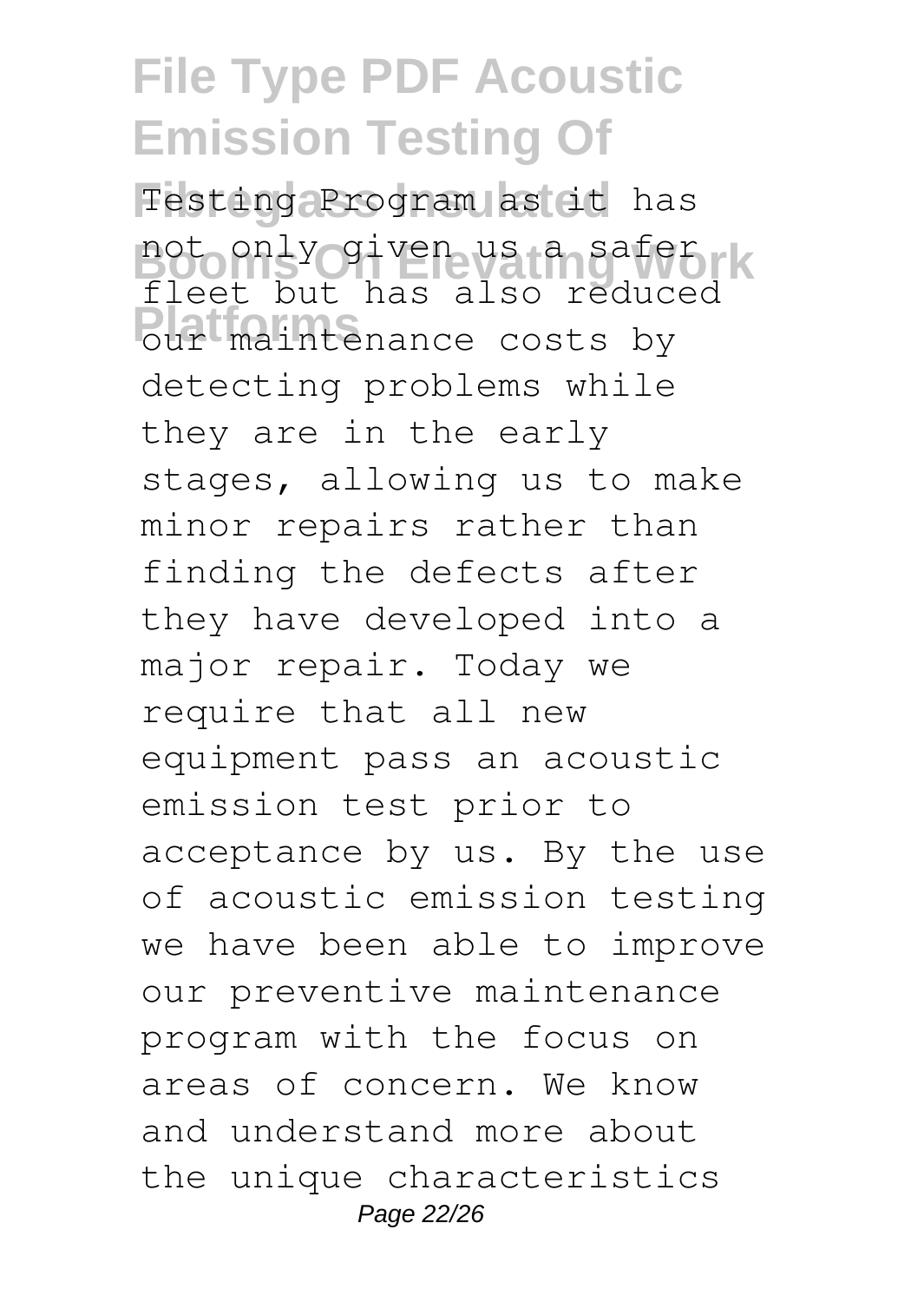of fiberglass and steel components through the use **Platforms** of AE Testing.

In some cases, acoustic emission testing is a convenient way of checking a vessel for invisible structural faults; in other cases the method is inappropriate for various reasons. This book sets out to help in deciding whether acoustic emission testing is the right method for a particular problem.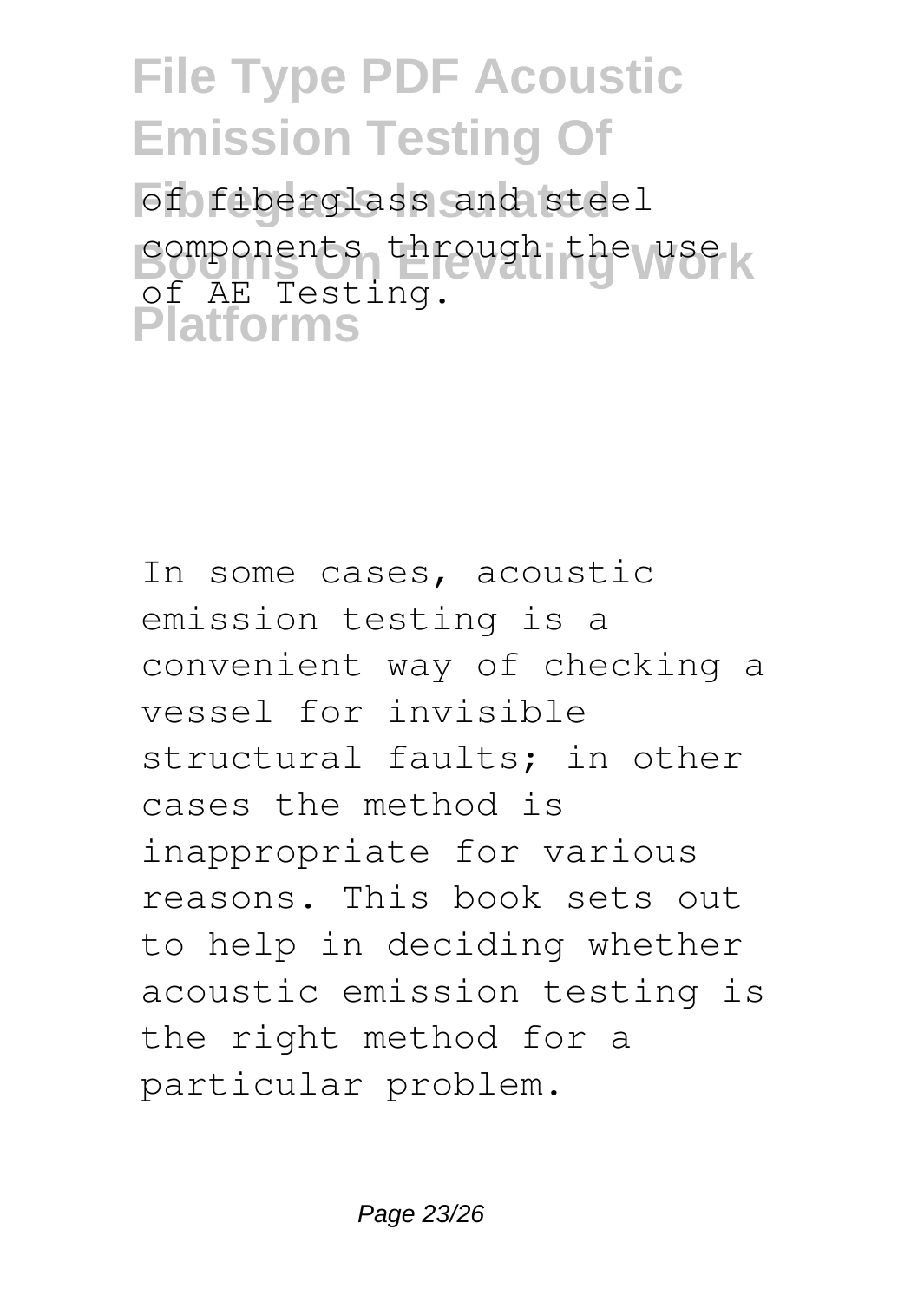# **File Type PDF Acoustic Emission Testing Of Fibreglass Insulated Booms On Elevating Work**

**Sixteen papers originally** presented at the symposium of the same name held on January 22-23, 1998 explore the use of acoustic emission (AE) for the location and evaluation of materials strengths and faults in a variety of industrial applications. Specific topics include the characterization of focal

Acoustic emission (AE) nondestructive testing was used to monitor fiberglass/epoxy I-beams. The experiment consisted of loading the I-beams in Page 24/26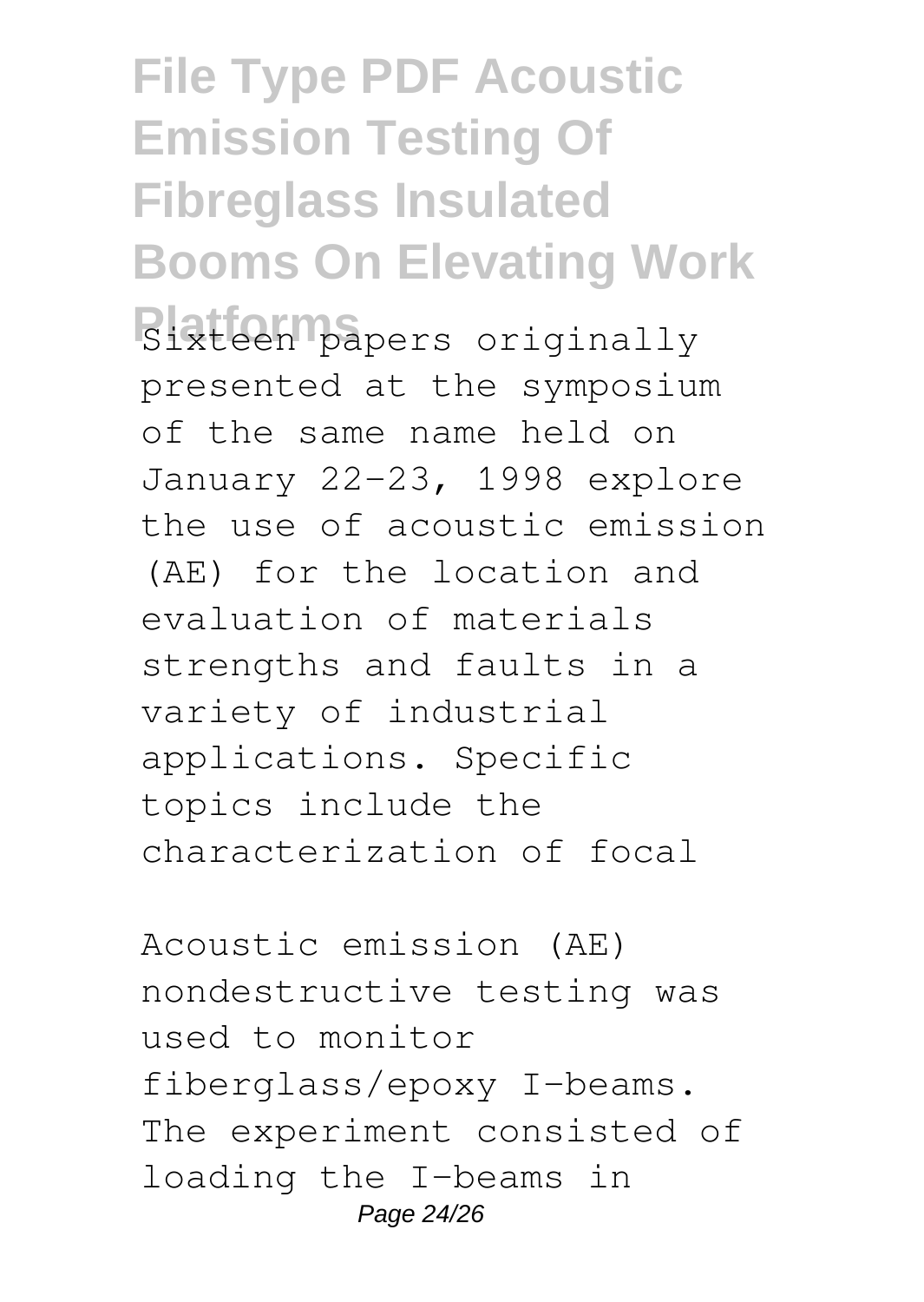cantilever fashion with a **bydraulic ram. While Work Platforms** collected from the onset of testing, AE waveforms were loading to failure. After acquisition, the AE data from each test were filtered to include only data collected up to 50 % of the theoretical ultimate load for further analysis.

"Written by engineers for engineers (with over 150 International Editorial Advisory Board members), this highly lauded resource provides up-to-the-minute information on the chemical processes, methods, practices, products, and standards in the chemical, Page 25/26